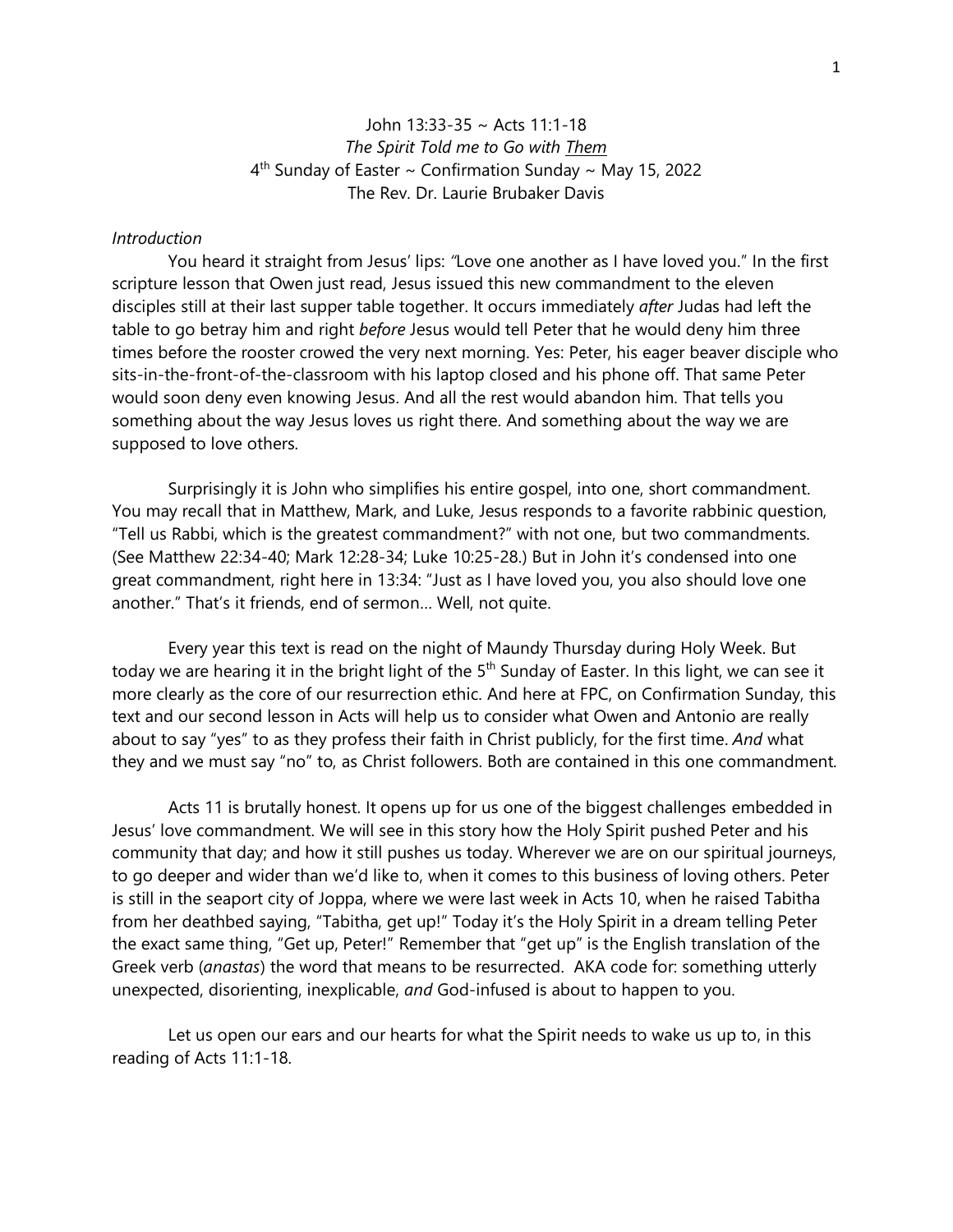## *Sermon*

"Confirmation bias." Have you heard of it? Yes, we *are* biased when it comes to our two amazing confirmands, Owen and Antonio. And we are biased toward *every* class of confirmands that we are privileged to teach and confirm each year. However, that's not what "Confirmation bias" really means to the general population. In short, "confirmation bias" actually refers to our human tendency to search only for evidence that confirms our preferred beliefs. In other words, we don't see things as they are; we see things as *WE ARE*. We see the things we want to see that confirm our assumptions and our preferred way of looking at the world. And we ignore or dismiss or demean the things that don't. "Confirmation bias" comes up a lot these days as we seek to understand the deepening divides between people who see the world so differently.

Although this may seem like a  $21<sup>st</sup>$  century buzz word, thirteenth century scholastics like John Duns Scotus and Thomas Aquinas were buzzing about it 900 years ago. In fact, Richard Rohr tells the story of the Latin phrase he was made to memorize during his Catholic seminary days: "*Quidquid recipitur ad modum recipientis recipitur.*" It means, "Whatever is received is received according to the manner of the receiver." In other words, we all have filters. When something new comes along, our brains (without our conscious awareness) make incredibly quick decisions as they evaluate incoming information or ideas. Ideas that fit in are easy and convenient to accept, and they give us pleasure because they confirm what we already think. If they don't, we will reject them.

Our brains do this, not to be ignorant, but to be efficient. It helps us to make decisions quickly as we navigate our complex and confusing world. Ideas that don't fit easily require us to think, and rethink, perhaps long-held assumptions. This kind of thinking is hard work. And it can be painful. Who has time or energy for that? So, our brain presses a "reject" or "delete" button when a new idea presents itself. "I'll stick with my current frame, thank you very much," it says. And it gives me a little jolt of pleasure to reward me for my efficiency. We prefer stories that confirm what we already hold to be true. And then along came Jesus who taught us, commanded us, to think and to do otherwise. To love as Jesus loves calls us to keep growing into people who see others, see the world as Jesus does. Not as we do. Not as *WE ARE.*

According to social psychologist Jonathan Haidt, "Even before the advent of social media, search engines were supercharging confirmation bias, making it far easier for people to find evidence for absurd beliefs and conspiracy theories, such as that the Earth is flat and that the U.S. government staged the 9/11 attacks. And I will add tragically this morning, after the mass shooting in Buffalo, New York: the white supremacist belief known as "replacement theory." Truly confirmation bias can kill body and soul. And just did yesterday in broad daylight while people were out grocery shopping on a Saturday afternoon. As Jonathan Haidt goes onto say: "But social media made things worse…" In this article he suggests that the most reliable cure for confirmation bias is interaction with people who don't share your beliefs. <sup>ii</sup> Yes, this is true.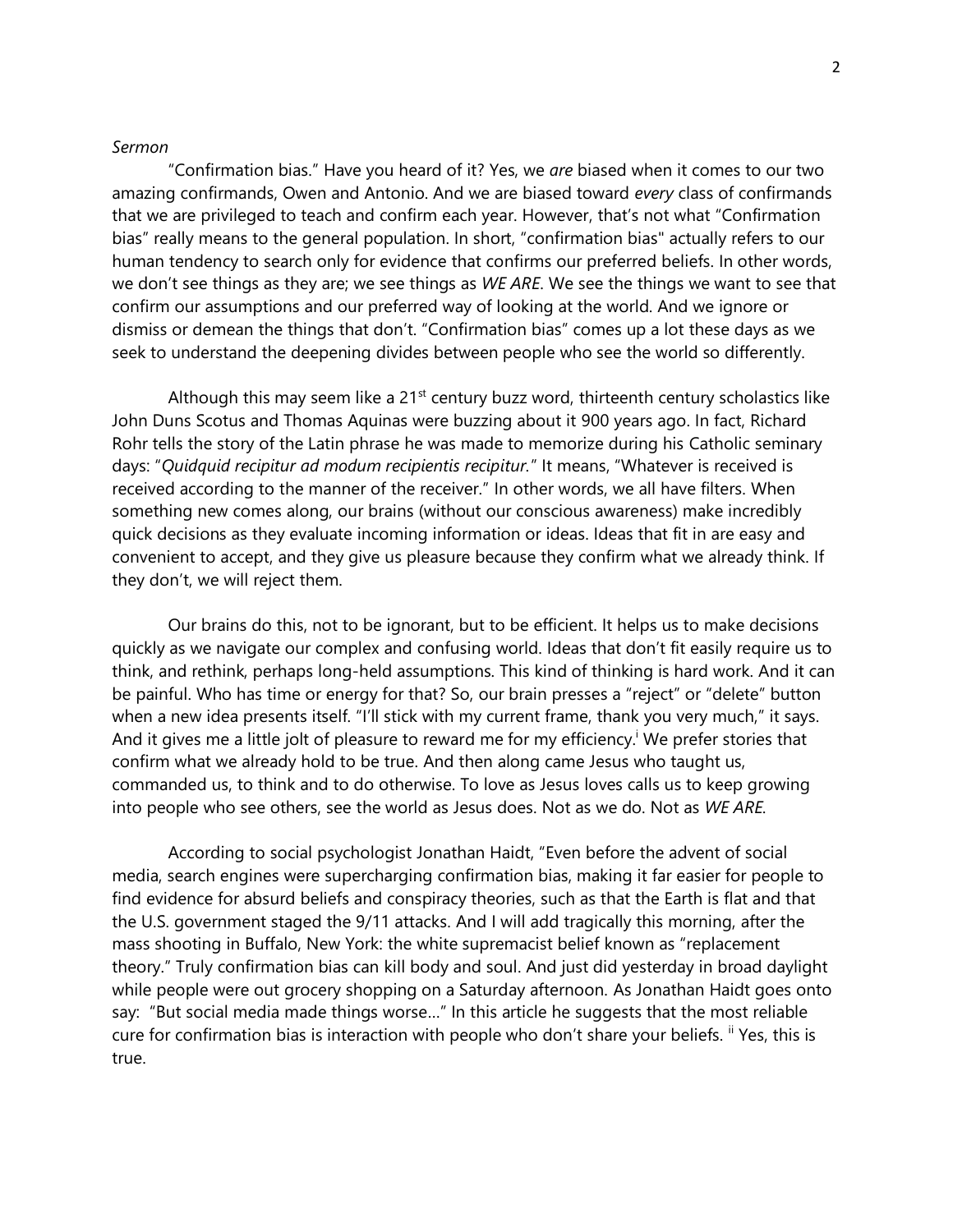Here's what I believe to be true for us as Christ followers: Jesus gave us the command that can cure us of confirmation bias. It won't happen overnight. We can see it in the gospels and in Acts, it is a slow process that takes a community. In our Acts 11 story, we can see the LOVE command as cure for confirmation bias, put into practice. Without the help of social media, the news had already gone viral: Peter had just baptized a slew of *gentiles*. "That Peter always did seem a little crazy, but this? How could he even touch those people, much less baptize and welcome them in like they were part of us? We have got to draw the line somewhere." I will remind you what the term "gentile" meant to them. For Jews (and, yes, Jesus was a Jew) everyone in the world could be defined by one of two categories: Jew or gentile. It was a simple binary in which "gentile" meant simply "not a Jew." For any Jewish person, gentiles were "them." Not us: the unwashed, impure, unchosen, outsiders.

That's why they were so offended and outraged. "How could you do this, Peter?" Surprisingly "fly off the handle" Peter didn't lash back defensively here. He explained to them, "step-by-step" exactly why he did this utterly inexplicable, disorienting, discomforting thing: "The Spirit told me to go with *them* and not to make a distinction between them and us." Peter followed the "get up" resurrection ethic of Jesus' new commandment, throwing off his brain's internal "confirmation bias." Wait, what? It threw everyone off. But they listened to Peter's story, then they were silenced, and then in that moment they were cured of their "confirmation bias "Then, God has given even to the Gentiles, the repentance that leads to life."

It was an eye-opening inflection point for the early Christian church. Did Jesus really mean what he said about Loving one another as I have loved you? Notice our job here is to love back the way we have been loved. And to do that we are called to fight against our fear of the other, the different, to say "no" to that fear, and to say "yes" to the Spirit that grows us, us, day by day, step by step, to love others, to love "the other" as Jesus loves them and us. We do this better together.

So, you may be asking, if the Spirit is calling us to practice radical inclusivity, where there is no distinction between them and us, where do we draw the line? "If you stand for nothing, Burr, what will you fall for?" says Alexander Hamilton to Aaron Burr in the Broadway hit musical, *Hamilton*. We learn from Jesus and today from Peter: **we stand for love**. Loving others, all others, as Jesus loves us. It takes more than a lifetime to get that right. And it takes a community, listening and learning, guided by the Spirit. A community that says "no" to hate. "No" to hate crimes and hate speech. We say "no" to white supremacy. And we say "no" to the supremacy of *any* group over another. To do that, we must be a community that fights against the impulse toward confirmation bias. And *instead* commits to practicing empathic ways of listening and self-searching dialogue that leads to mutual understanding.<sup>iii</sup> That's what we are confirming Owen and Antonio into today.

We are getting ready to welcome refugees and help them resettle in Marshfield. Barb Gillespie will tell you more about this project in our Minute for Mission. In a minute  $\odot$ . What I want to share right not, is how I believe the Holy Spirit led me to "get up" and start mobilizing our community to "do love" for those forced to flee from their home country for their lives. No